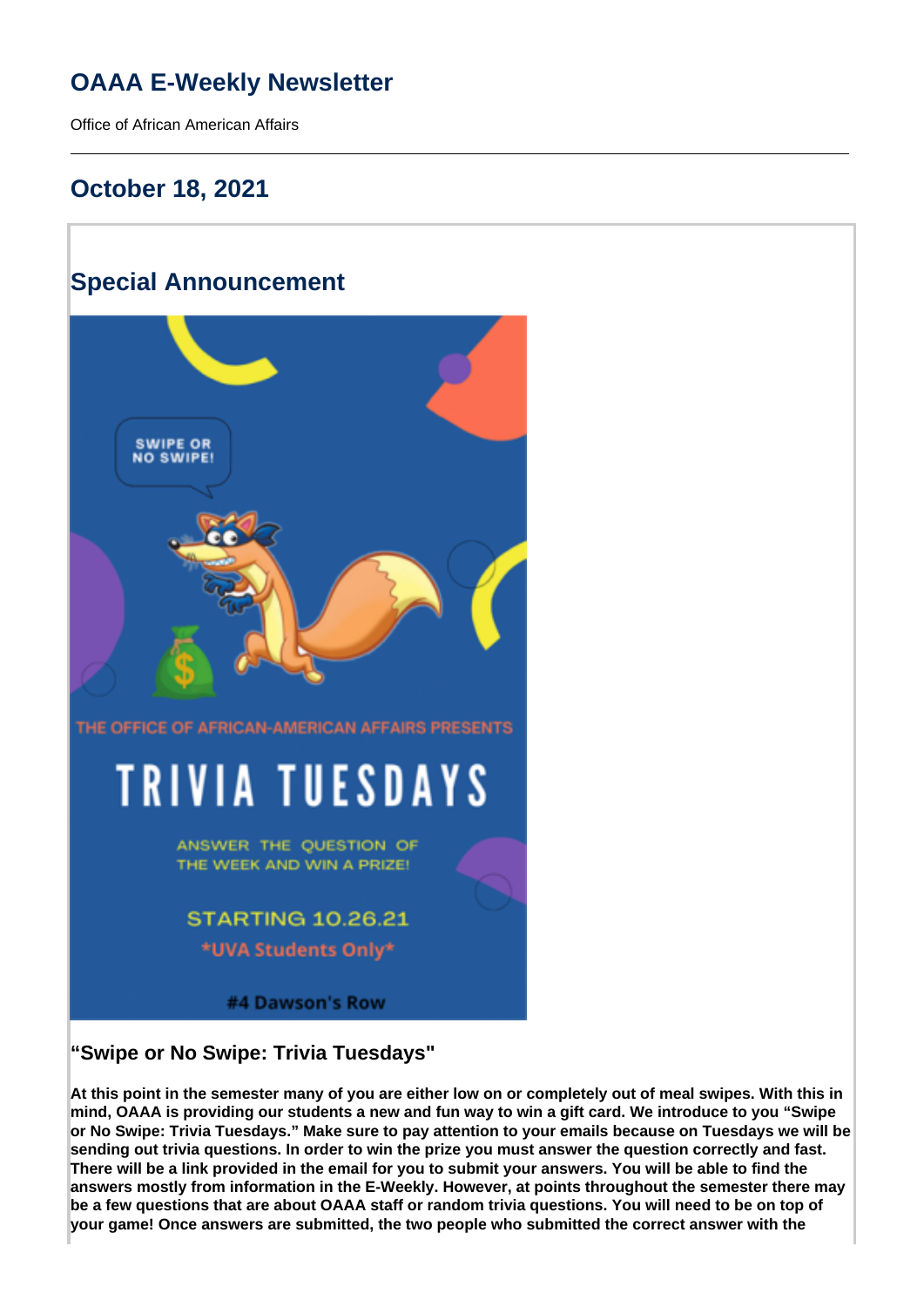**fastest timestamp will be deemed the winners. We will contact the winners via email. Winners will receive a gift card to help towards a food purchase. Remember to pay close attention to the OAAA E-Weekly each week because there might be a hint about the Trivia Question of the Week. Good luck and have fun!** 

**The Office of African-American Affairs (OAAA) is on [FACEBOOK](https://www.facebook.com/OfficeofAfricanAmericanAffairs)!**

**LIKE US to keep up-to-date with events and more info about OAAA!**

**MARK YOUR CALENDAR**

**\_\_\_\_\_\_\_\_\_\_\_\_\_\_\_\_\_\_**

**\_\_\_\_\_\_\_\_\_\_\_\_\_\_\_\_\_\_\_**

**Fall 2021 Academic Calendar** 

**October 22 - October 24: Family Weekend (**Go to Family Weekend**)**

**November 24 November 28: Thanksgiving recess**

**December 7: Courses end**

**December 8: Reading Day**

## **OAAA Announcements & Services**

### **OAAA Black Male Initiative Meeting**

Monday, October 25 – 12:00 pm-1:00 pm – WEB DuBois Conference Room Dawson's Row #2 **RSVP** is required for this event. Lunch provided.

### **OAAA/GradSTAR Lunch Series: Tuesdays @ DuBois**

Every 2nd & 4th Tuesday – 12:00 pm-2:00 pm - W.E.B. DuBois Conference Rm #2 Dawson's Row Join Dean Antoinette Thomas for lunch and conversation. **Space is limited**. **You must RSVP to reserve your spot.**

#### **Black Fridays**

\_\_\_\_\_\_\_\_\_\_\_\_\_\_

\_\_\_\_\_\_\_\_\_\_\_\_\_\_\_\_\_

Every Friday - 1:30 pm - W.E.B. DuBois Conference Rm #2 Dawson's Row Come & join us for food & fellowship!

**OAAA Tutoring for Fall 2021 – Contact: Dean Thomas for more information**

**OAAA tutors meeting dates & times via In-Person & Zoom**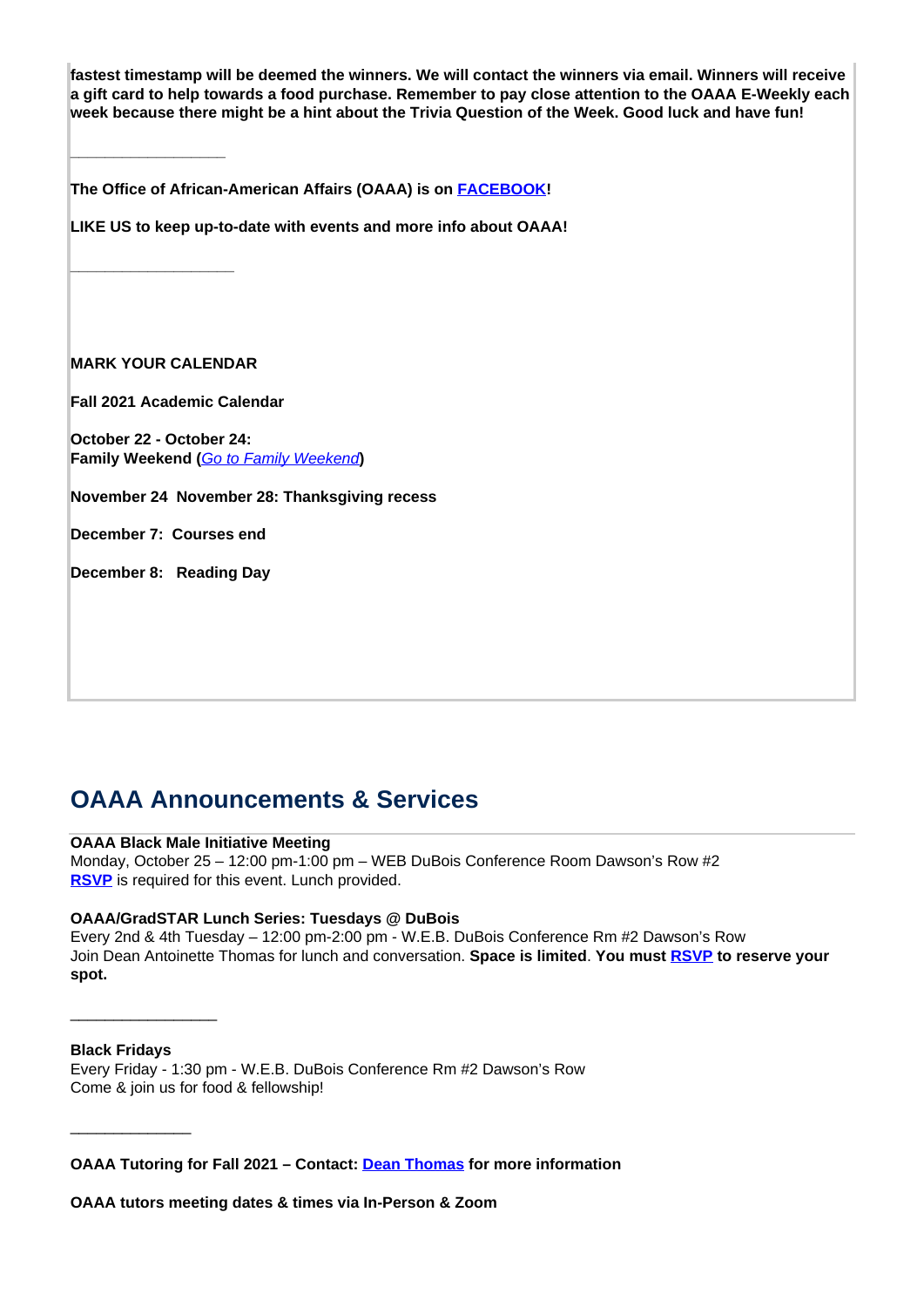### **OAAA Calculus & Statistics Tutoring with Travis Elliott**

Tuesdays – 1:00 pm-3:30 pm – (in person) W.E.B. DuBois Conference Room #2 Dawson's Row Thursdays  $-2:00$  pm-4:30 pm  $-\underline{Zoom}$  Room Passcode: 082999

### **OAAA Chemistry Tutoring with Yvette Gamor**

Thursdays - 5:00 pm-7:00 pm – (in person) W.E.B. DuBois Conference Room #2 Dawson's Row **Email** for Zoom appointments if needed.

### **OAAA Biology & Chemistry Tutoring with Kamryn Crowder**

Tuesdays – 11:00 am-1:00 pm – (in person) W.E.B. DuBois Conference Room #2 Dawson's Row Email for Zoom appointments if needed

### **OAAA Organic Chemistry Tutoring with Heran Tadesse**

Mondays – 12:00 pm-2:00 pm – (in person) W.E.B. DuBois Conference Room #2 Dawson's Row Email for Zoom appointments if needed

\_\_\_\_\_\_\_\_\_\_\_\_\_\_\_\_\_\_\_\_\_\_\_\_

**Contact: Dean Mason for more information on:** 

- **Black College Women (BCW) Book Club**
- **Black Male Initiative (BMI)**
- **Black President's Council (BPC)**
- **Black College Women (BCW) In the Company of my Sister**

### **Quote of the Week**

**"The colour of the skin is in no way connected with strength of the mind or intellectual powers." – Benjamin Banneker**

**Faculty & Staff Spotlight: Jeffery Smith, Assistant Dean**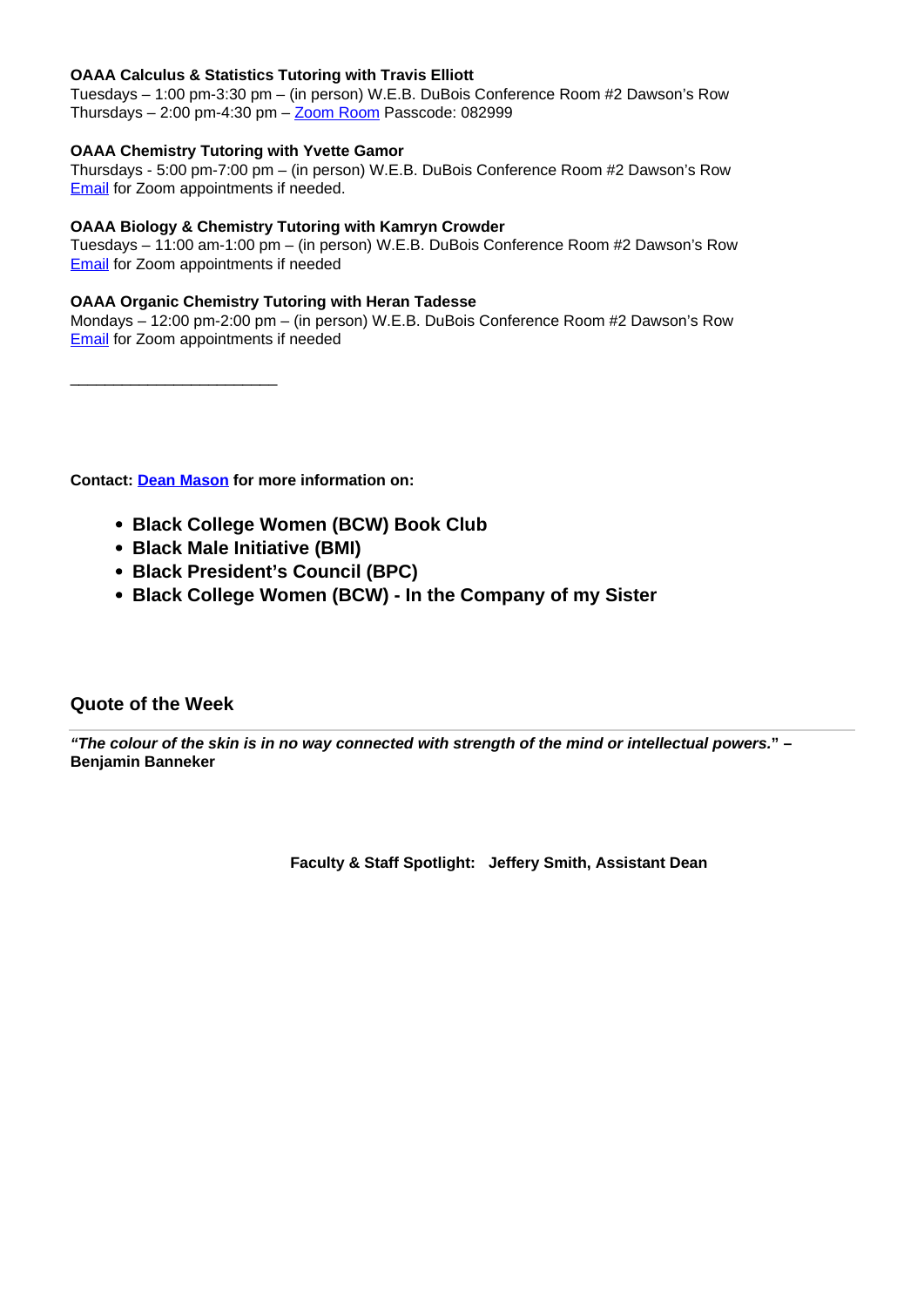

Jeffery Clayton Smith, II joined the Office of African American Affairs in January 2017. He is a newly appointed Assistant Dean in OAAA. During his time in OAAA, he has worked with the OAAA Student at Risk Intervention Program by assisting in connecting the students to the Deans to receive additional resources and advisement to help them successfully matriculate through their studies at UVA. He believes that not even one student should be left without the support they need to meet their goals. Dean Smith is assigned to the fourth year class and is available to advise, shepherd, and assist each student as they finish their academic studies and prepare for life beyond UVA. He is excited to build relationships with students and help them as they navigate establishing purpose and identity. In 2010, he graduated from Liberty University with a Bachelor's of Science in Information Systems, in 2016 received a Master's in Christian Ministry and in 2020 received a Doctorate of Ministry in Biblical Counseling from Andersonville Theological Seminary. He is also a licensed Minster and ordained Pastor. After graduating from Liberty University in 2010, Dean Smith began his career in Students Affairs at Liberty University in the Dean of Students office where he worked for six years. While working as the Assistant Director of Administrative support, Dean Smith oversaw all administrative and fiscal duties for five various departments under the Dean of Students. He is currently pursuing a Doctor of Education in Community Care & Counseling. Dean Smith is eager to get to work in this new capacity and looks forward to the opportunities that lie ahead as he serves students through OAAA and the wider University community.

You can nominate someone (not yourself) to be in the Spotlight. Send your nominations to Dean Antoinette Thomas (art8u@virginia.edu) every Thursday by  $12 \text{ non}$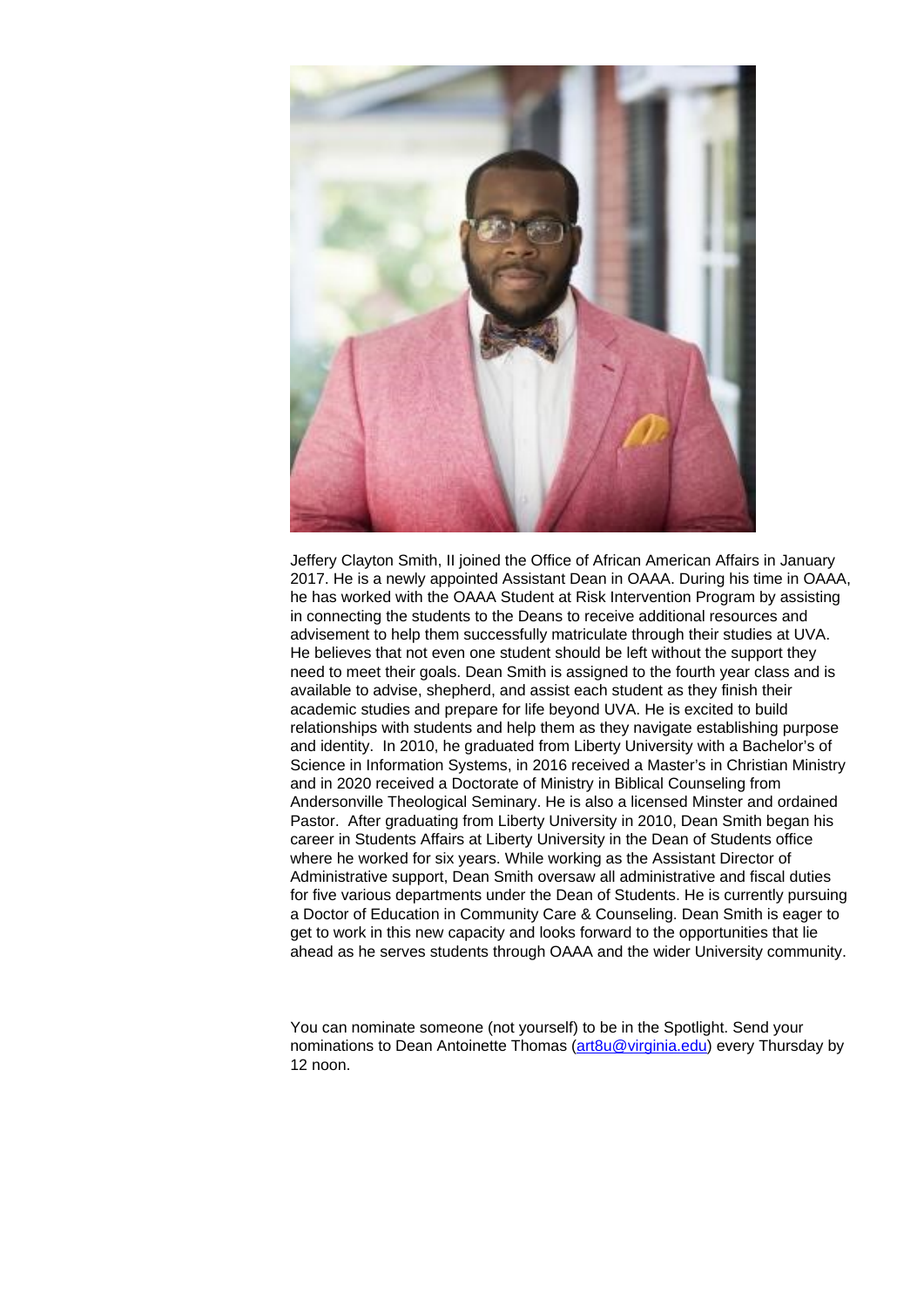## **Quote's Corner**



Benjamin Banneker (November 9, 1731 – October 19, 1806) was a

free African-American almanac author, surveyor, landowner and farmer who had knowledge of mathematics and natural history. Born in Baltimore County, Maryland, to a free African-American woman and a former slave, Banneker had little or no formal education and was largely self-taught. He became known for assisting Major Andrew Ellicott in a survey that established the original borders of the District of Columbia, the federal capital district of the United States. In 1752, Banneker attracted attention by building a clock entirely out of wood. The first ever built in America, it kept precise time for decades. Banneker's knowledge of astronomy helped him author a commercially successful series of almanacs, which he published annually from 1791 to 1802. He corresponded with Thomas Jefferson then secretary of state on the topics of slavery and racial equality, Abolitionists and advocates of racial equality promoted and praised Banneker's works. Although a fire on the day of Banneker's funeral destroyed many of his papers and belongings, one of his journals and several of his remaining artifacts are presently available for public viewing. The names of parks, schools and streets commemorate him and his works.

## **Upcoming Events**

**The Body Positive Team at the Women's Center Presents: Gloria Lucas, founder of Nalgona Positivity Pride** Tuesday, October 19 – 5:30 pm-7:00 pm – **REGISTER**

The Body Positive Team at the Women's Center is excited to announce that we will be bringing Gloria Lucas, founder of Nalgona Positivity Pride to UVA, virtually to give a talk on Historical Trauma and Eating Disorders. For the past 30 years, eating disorders have been represented as a white, middle-class phenomenon. Due to the lack of representation of people of color and indigenous populations with troubled eating have suffered from high rates of undiagnosed conditions, inaccessible treatment, and culturally insensitive practices. In this presentation, participants will have the ability to evaluate eating disorders through a social justice lens that centers the experiences of people of color and indigenous descent people. Participants will learn about historical trauma, and the legacies of colonialism on self-esteem, body-image, and food

#### **Fall 2021 UVA URNTalks Presenters**

Wednesday, October 20 – 11:59 pm (EST)

URNTalks are biweekly student-run research discussion forums organized by the Undergraduate Research Network. These forums are an opportunity for students to talk about their research while also gaining valuable experiences preparing and presenting their work. Research talks from all disciplines are encouraged! Want to be a presenter at one of the upcoming URNTalks meetings, use this link to Sign Up. For More Information. Contact: Jules Tsanang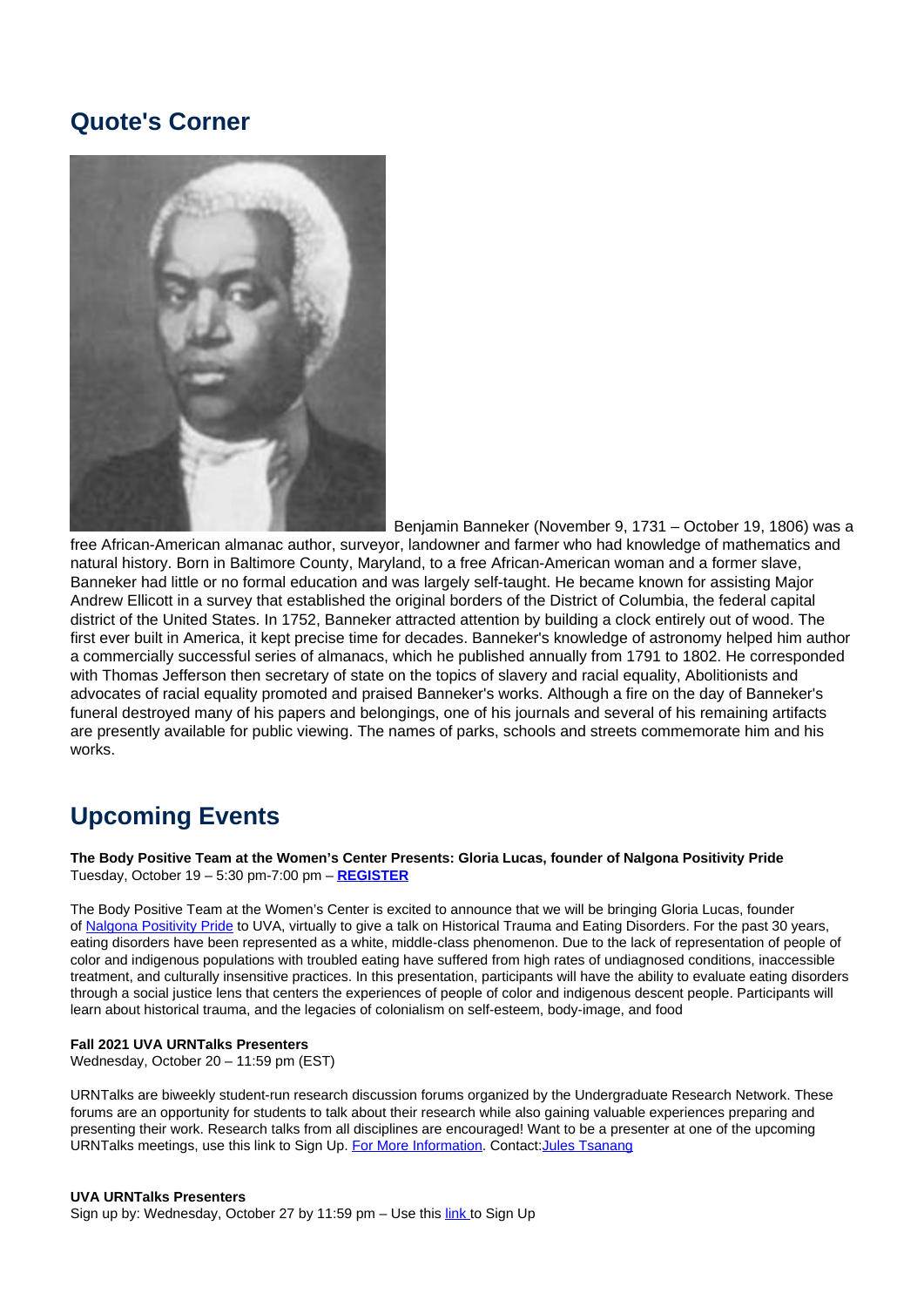URNTalks are biweekly student-run research discussion forums organized by the Undergraduate Research Network. These forums are an opportunity for students to talk about their research while also gaining valuable experiences preparing and presenting their work. Research talks from all disciplines are encouraged! Want to be a presenter at one of the upcoming URNTalks meetings? For information more. Contact Name: Jules Tsanang

#### **VCU BSDP Virtual Open House**

Tuesday, November 9 – 4:00 pm-6:00 pm (EST) -- Register Here

The Biomedical Sciences Doctoral Portal (BSDP) at Virginia Commonwealth University is hosting a virtual open house and we would like to invite you to join us. The BSDP oversees admissions for and recruits students into six Ph.D. programs within the School of Medicine. During the open house, Dr. Roxann Roberson-Nay, Assistant Dean for Graduate Recruitment and Admissions, will introduce the BSDP; the six Program Directors will provide information about their programs; you will have the opportunity to engage with students from each of the six programs in separate breakout rooms; and there will be plenty of time for questions.

#### **Mindfulness Meetups**

Mondays (Now - Dec 6) – 7:00-8:00 pm & Fridays (Now – Dec 3) -- 10:00 am-11:00 am

We welcome all UVA undergraduate and graduate students to join one of our Mindfulness Meetup groups co-hosted by CSC and CAPS. Groups meet for one hour each week to learn about and practice mindfulness in a safe and supportive space. Currently, groups meet on Mondays and Fridays. New dates and times available based on student input. Learn more and register

#### **Breath and Body Work for Brothers**

Mondays – 7:00 pm-8:00 pm (EST) -- Register

On Zoom or in-person in McLeod Room 2010 Instructor: Carringon Kernodle Learn more Contact: Kimberly Vo

#### **One-On-One Office Hours Sign-Up**

Tuesdays – 9:00 am-11:30 am EST & Wednesdays – 1:00 pm-3:30 pm EST with Ryan Sherman, Academic Coordinator / Tuesdays & Wednesdays 9 AM - 12 PM EST with Jessica Livingston, Direction of Student Affairs Meet with us to discuss our majors and get specific questions answered about transfer credits, academic requirements, recommended courses and more

#### **Peer Financial Counseling Available!**

Tuesday-Thursday – 1:00 pm-5:00 pm – Georges Student Center Room 245

Peer Financial Counseling offers all UVA students one-on-one help from trained peer counselors on a variety of topics including budgeting, student loans, personal credit, basic investing, and more. Our counselors understand the stresses that come with being a college student and want to help you better manage those factors while in school. Write to us at to schedule an appointment! For More Information! Contact Name: Dustin Ciraco

#### **Undergraduate Research and Creative Inquiry Series**

Every 1st and 3rd Wednesday – 4:00 pm – Clemons Library Room 204

We will have a workshop to support undergraduate research and creative inquiry. Every first Wednesday is a session entitled, 'Getting Started in research and creative inquiry.' Schedule: (full schedule to be posted by September)

#### **Santosha for Sisters**

Wednesdays – 7:00 pm-8:00pm (ET) -- Register On Zoom or in-person in McLeod Room 2010 Instructor: Carringon Kernodle Learn more Contact Name: Kimberly Vo

#### **Yoga Book Club: Bhagavad Gita**

Most Fridays through the fall -- 9:00 am-10:00 am (ET)

Join the Contemplative Sciences Center's (CSC) all-level discussion of the Bhagavad Gita, an ancient Indian text covering the underlying philosophy of classical yoga practices. No prior experience with the text is required. You may drop in on any session. Discussions, led by CSC's John Bultman. Free and open to the public. Learn more and register Contact Name: Kimberly Vo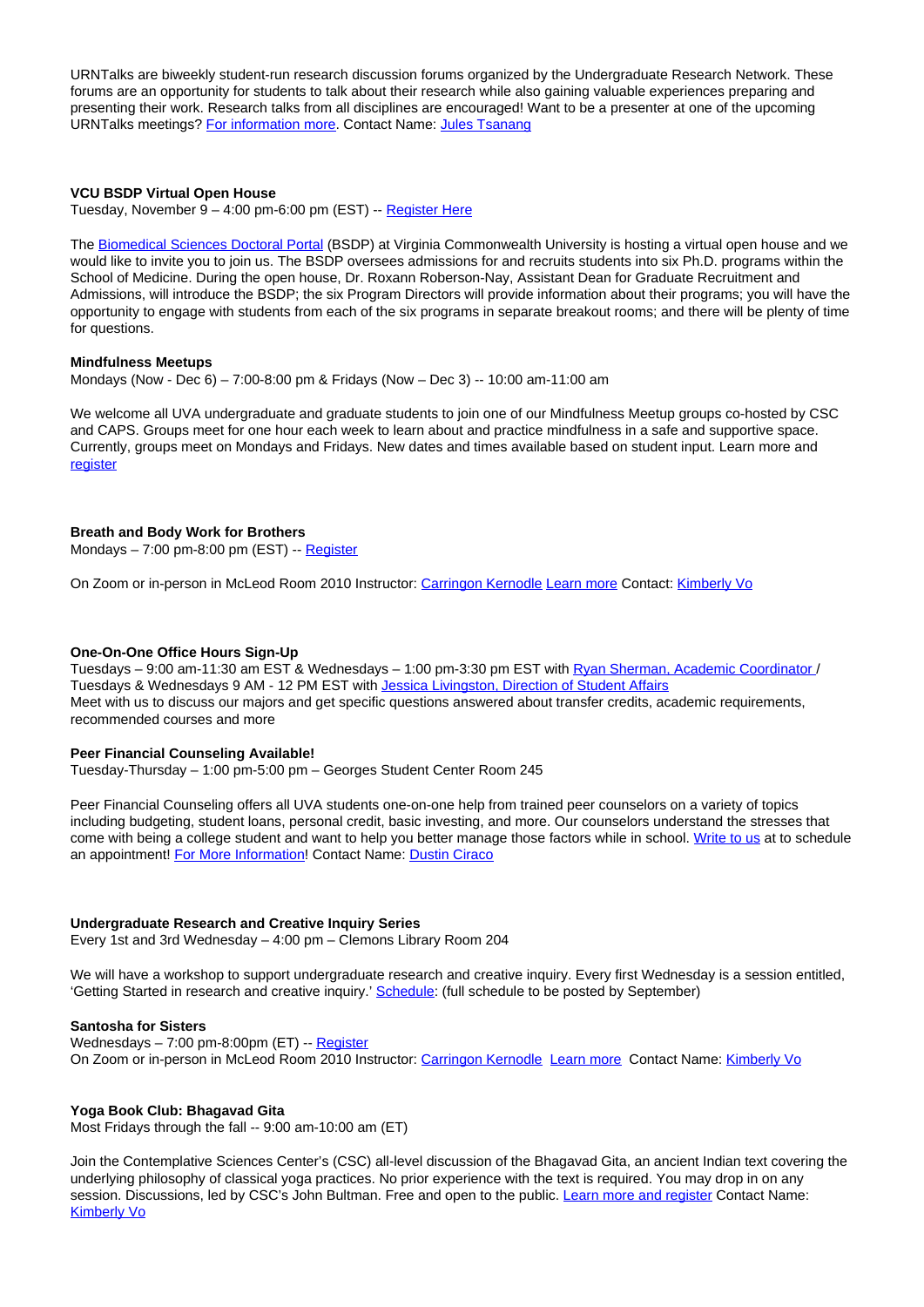#### **Connect with the School of Education and Human Development (EHD) – Zoom and In Person Opportunities!**

EHD offers majors that lead to careers in teaching, public health, speech pathology and audiology, research, education policy and more. Connect with us by signing up for our mailing list or attend one of the upcoming events.

#### **Walking Tour Sign Up**

Open to current students, prospective students and families - get a tour of our buildings and meet with one of our **EHD** Student Ambassadors! Sign Up Here!

#### **UVA Mutual Aid Free Store**

Donate Today!

UVA Mutual Aid has created a radical community of care at UVA since it's inception in March of 2020. As we implement our broader goals for Mutual Aid at UVA, the next step in our journey is to create a free store with resources. The free store will include clothes, healthcare products and more for all university students and workers. Follow us for updates and to join us in galvanizing change towards an equitable UVA. Please donate and share today! For more information. Contact Name: Sarandon Elliott

## **Opportunites with Deadlines**

#### **Associate Community Organizer Positions begins: Monday, January 10, Monday, May 9, and Monday, August 8, 2022**

Starting salary \$40,500/year + benefits. Positions open in: Florida: Fort Lauderdale, Fort Myers, Jacksonville, Manatee County, Miami, Sarasota, St. Petersburg, Tampa; Kansas: Lawrence, Wyandotte County, Johnson County; Kentucky: Lexington; South Carolina: Charleston, Columbia; Virginia: Charlottesville, Richmond; Lead Community Organizer / Executive Director positions begin Fall 2021 in: Florida: Brevard County, Sarasota; Kansas: Wyandotte County. DART organizations are diverse coalitions that include communities of color, low-to-moderate-income communities and immigrant communities. We strongly encourage people from these backgrounds, as well as fluent Spanish speakers and DACA recipients, to apply. To apply or learn more about DART, visit or find us on Instagram and Facebook @theDARTcenter. Still have questions? Contact Moe or (602) 510-4658.

#### **Ridley Scholarship Fund Awards Available to Non-Ridley Students Available**

Ridley scholarships that extend beyond current scholars: https://aig.alumni.virginia.edu/ridley/about/ridley-scholarships/

#### **Ravenell "Ricky" Keller III Memorial Fund Deadline for Spring 2022: Monday, November 15, 2021**

The Ravenell (Ricky) Keller III Scholarship Award was established to perpetuate the memory of Ravenell "Ricky" Keller. Ricky was a 1985 Honors graduate of the College, where he was a member of Kappa Alpha Psi Fraternity, Inc., the IMP Society of Leaders, the University Guide Service and the Board of Trustees for the Class of 1985. Upon his passing, it became known that he was also a member of the Seven Society. Ricky participated in the First Years Seminars program and received the First Year Academic Achievement Award, the Afro-American Scholars Award, the Fraternity Leadership Achievement Award, and the John Kenneth Crispell Memorial Award. He participated in the Study Abroad Program, which afforded him the opportunity to study at the London School of Economics. The Keller Scholarship is available to all African-American UVA students who qualify. Students are eligible to receive a one-time grant to supplement a study abroad experience during a semester, summer or J-term.

#### **National Outdoor Leadership School (NOLS)**

Students have the opportunity to embark on a fully funded wilderness expedition, and leadership training through the NOLS Gateway partnership. Since its founding in 1965, the National Outdoor Leadership School has aimed to provide the environment and training necessary to help participants discover their full leadership potential. Through the NOLS Gateway partnership, the organization has had the opportunity to collaborate with organizations across the country to award full-tuition scholarships to exceptional youth who would otherwise not have access to NOLS expeditions. Each summer, up to 150 youth from up to 50 official partner organizations expand their leadership and wilderness skills at one of NOLS' seven domestic operating locations. Thousands of Gateway Partner Program graduates are now leading others in industries from conservation to software development.

#### **Ridley-Sabato Capitol Hill Internship Stipend (Not Yet Awarded)**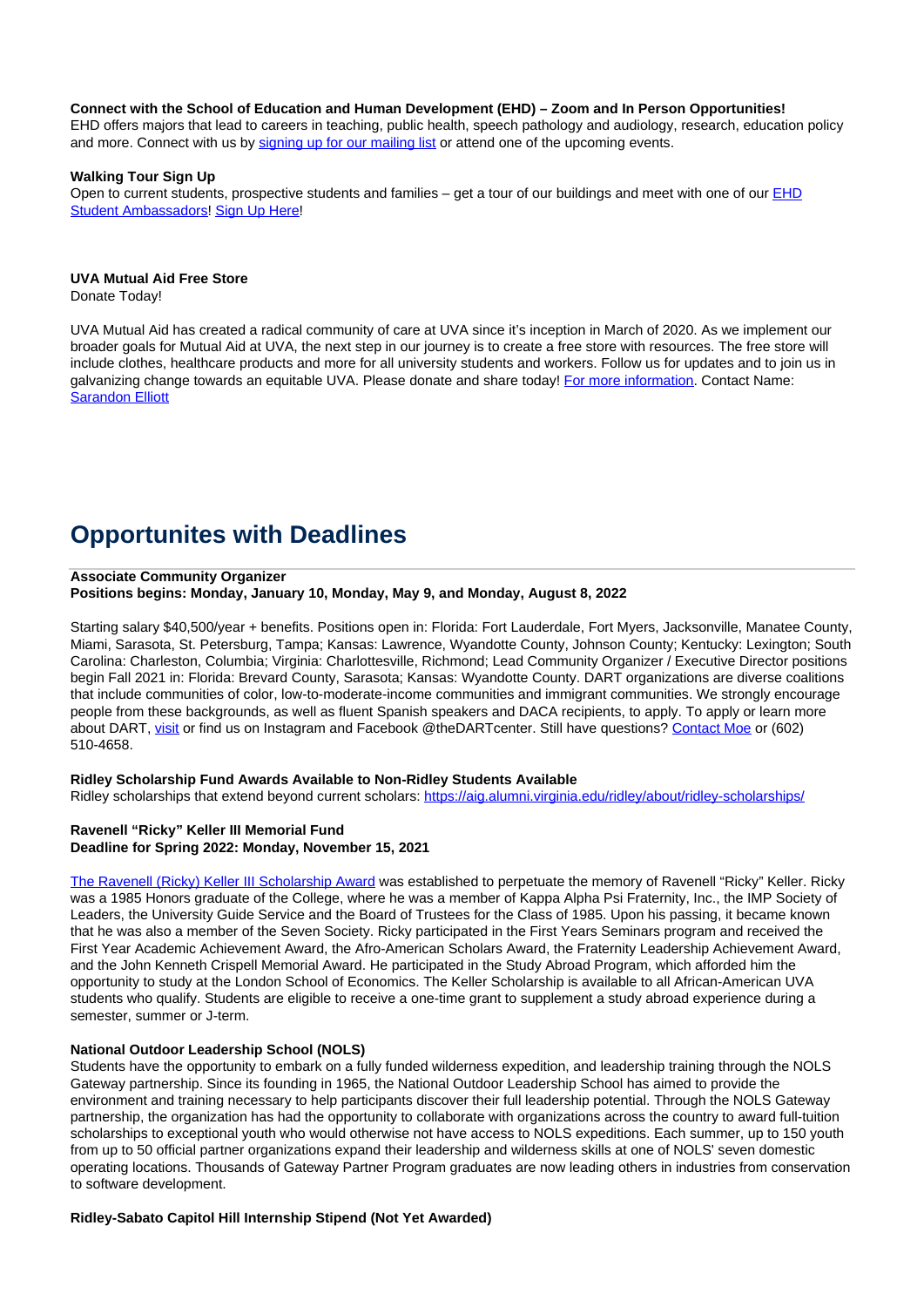At least one student will be provided with a \$5000 stipend as they pursue experiential learning in the fields of politics, government, and public service. The intent of this stipends is to relieve some of the financial burden associated with the acceptance of a political or governmental internship, and as such, recipients may use it to cover housing, transportation, food and business clothing expenses associated with said internships.

#### **Richmond Ridley Clarence Cain Endowed Fund**

The Ridley Club of Richmond, Virginia sponsors a full tuition-and-fees award for an exceptional African-American student from the Richmond, Virginia area. This scholarship has been the result of the collective efforts of Richmond area alumni and businesses, and will provide four years of financial support for one of the Richmond area's best scholars. Richmond area alumni continue to raise funds toward this geographic scholarship – the first of its kind for the Ridley Fund – and encourage others to support this effort.

#### **Michael Russell Engineering Scholarship**

In 2007, School of Engineering and Applied Science alum Michael Russell of Atlanta, GA established a scholarship fund for African-Americans pursuing a degree in the School of Engineering and Applied Science at UVA. They are expected to possess the leadership and scholarship qualities that typify all Ridley Scholars.

#### **The Gregory Ledford Endowed Fund**

In 2007, McIntire School of Commerce graduate Gregory Ledford established the Gregory Ledford Endowed Scholarship to benefit a rising third year African-American Commerce School student. This scholarship provides full tuition-and-fees for two years for an African-American student who has been admitted to the School of Commerce. Preference is given for students concentrating in Finance. The chosen scholar must have a high grade point average and must demonstrate involvement in University, community or other individual extracurricular pursuits.

#### **The Sylvia V. Terry Scholarship**

Named for legendary OAAA Dean Sylvia Terry, the Terry Scholarship recognizes the scholastic and community achievements of Black or African-American students at UVA. The scholarship provides two years of full tuition-and-fees support for the recipient. Ideal applicants are rising Third Year students with strong grades, leadership activities, and community service. Because of Dean Terry's pivotal role in creating the Peer Advisor Program, preference is given to academically strong candidates with significant experience as mentors.

#### **The Dr. Derek E. Brown Scholarship**

The Dr. Derek E. Brown Scholarship was created to remember Dr. Brown's dream of helping African-American male students seeking admission to medical or dental school. This award is designed to help qualified male students defray the high cost of applying to medical or dental school. Ridley is currently in the process of restructuring this award to benefit recent UVA graduates.

#### **The Paige Pre-Medical Fund**

This scholarship is designed to help pre-med students defray the high cost of applying to medical school. The applicant must be a fourth-year African American student at the University of Virginia who has taken all pre-medical requirements and the MCAT. Applicants must be planning to enter medical school immediately after graduating. One winner will receive a \$1,500 scholarship (non-renewable), which they may use to pay for medical school application fees and interview expenses.

#### **Annetta Thompson Fund**

Family and friends honored the life of the first full-time administrator for the Walter N. Ridley Scholarship Fund by establishing this fund in 1999. The Annetta Thompson Scholarship is awarded to a deserving 4th-year Ridley scholar who exemplifies Annetta Thompson's commitment to education. Annetta Thompson received her bachelor's degree in education from UVA in 1973. She valued the role of education and the importance of creating opportunities for young people pursuing an education. Annetta's hard work and diligence during her tenure as the fund administrator contributed to the tremendous growth and success of the Ridley Fund.

## **This Week in Black History**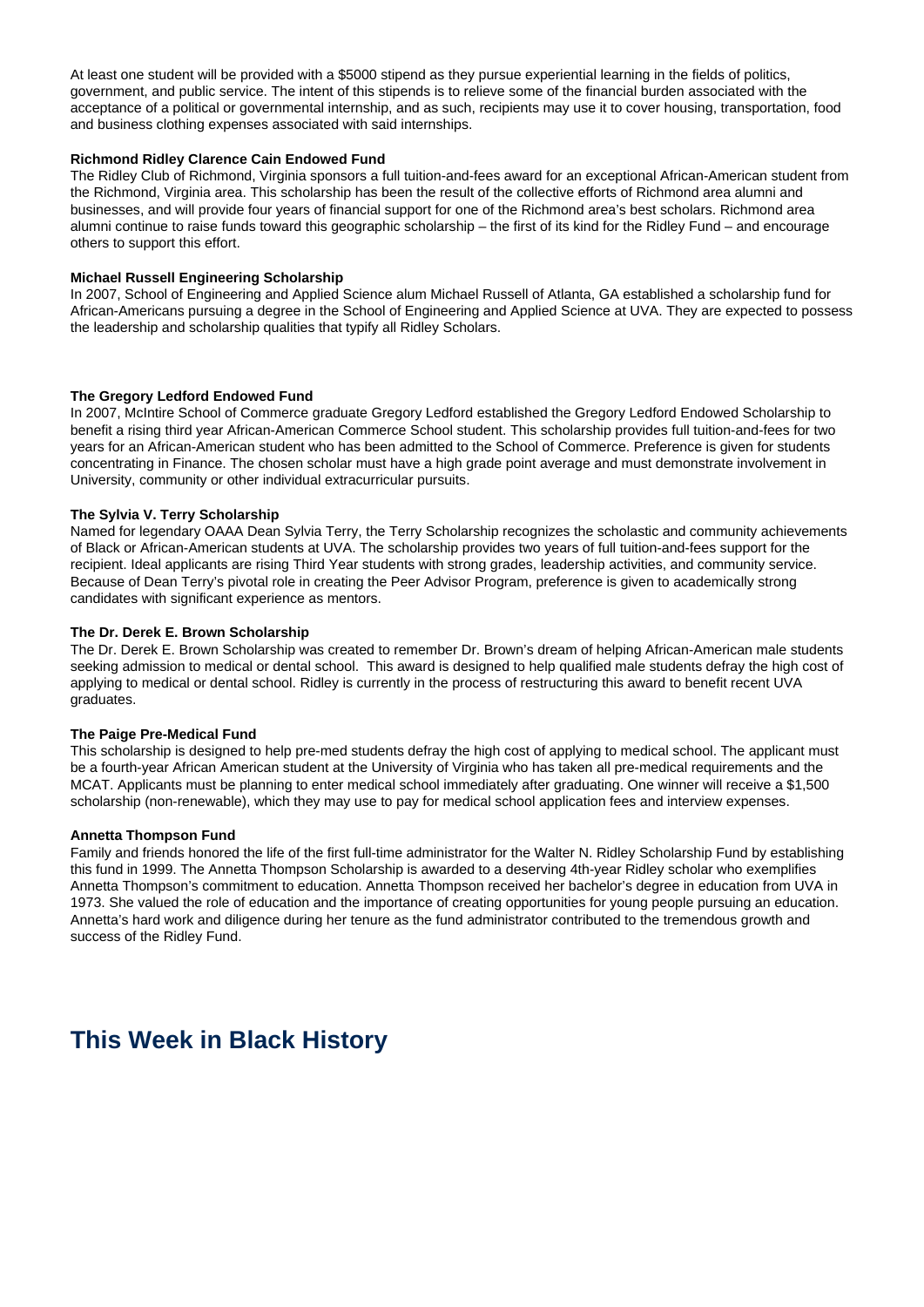

**(April 5, 1937 – October 18, 2021), former four-star general, chairman of the Joint Chiefs of Staff, secretary of state and national security adviser died today, Monday, October 18, 2021, due to complications of Covid-19**. Mr. Powell had undergone treatment for multiple myeloma, which compromised his immune system. He was vaccinated and being treated at Walter Reed National Military Medical Center, in Bethesda, Md., where he died. Born on April 5, 1937, parents, Luther and Maud Powell, immigrated to the United States from Jamaica. He was a professional soldier for 35 years, during which time he held many command and staff positions and rose to the rank of four-star general. He was Commander of the U.S. Army Forces Command in 1989. Powell's last assignment, from October 1989 to September 1993, was as the 12th chairman of the Joint Chiefs of Staff, the highest military position in the Department of Defense. During this time, he oversaw 28 crises, including the invasion of Panama in 1989 and Operation Desert Storm in the Persian Gulf War against Iraq in 1990–1991. He was the 65th United States Secretary of State, serving under Republican President George W. Bush. In 1995, Powell wrote his autobiography, My American Journey, and then in retirement another book, It Worked for Me, Lessons in Life and Leadership (2012). He pursued a career as a public speaker, addressing audiences across the country and abroad. Prior to his appointment as Secretary of State, Powell was the chairman of America's Promise – The Alliance for Youth, a national nonprofit organization dedicated to mobilizing people from every sector of American life to build the character and competence of young people. He won numerous U.S. and foreign military awards and decorations. His civilian awards included the Presidential Medal of Freedom (twice), the Congressional Gold Medal, the Presidential Citizens Medal, the Secretary of State Distinguished Service Medal, and the Secretary of Energy Distinguished Service Medal. Several schools and other institutions were named in his honor and he held honorary degrees from universities and colleges across the country. In 2016, while not a candidate for that year's election, he received three electoral votes from Washington for the office of President of the United States.



 **Did you know?** October 21, 1989 On this day,

Bertram M. Lee and Peter C.B. Bynoe became the first African-American owners of a professional basketball team. Lee and Bynoe purchased the Denver Nuggets for \$65 million. Both gentleman residing from Chicago with the help of investors were able to put up \$8 million dollars giving them 37.5% ownership of team. Bynoe is currently the CEO of Rewards Network and Lee unfortunately has passed away due to a brain aneurysm. A